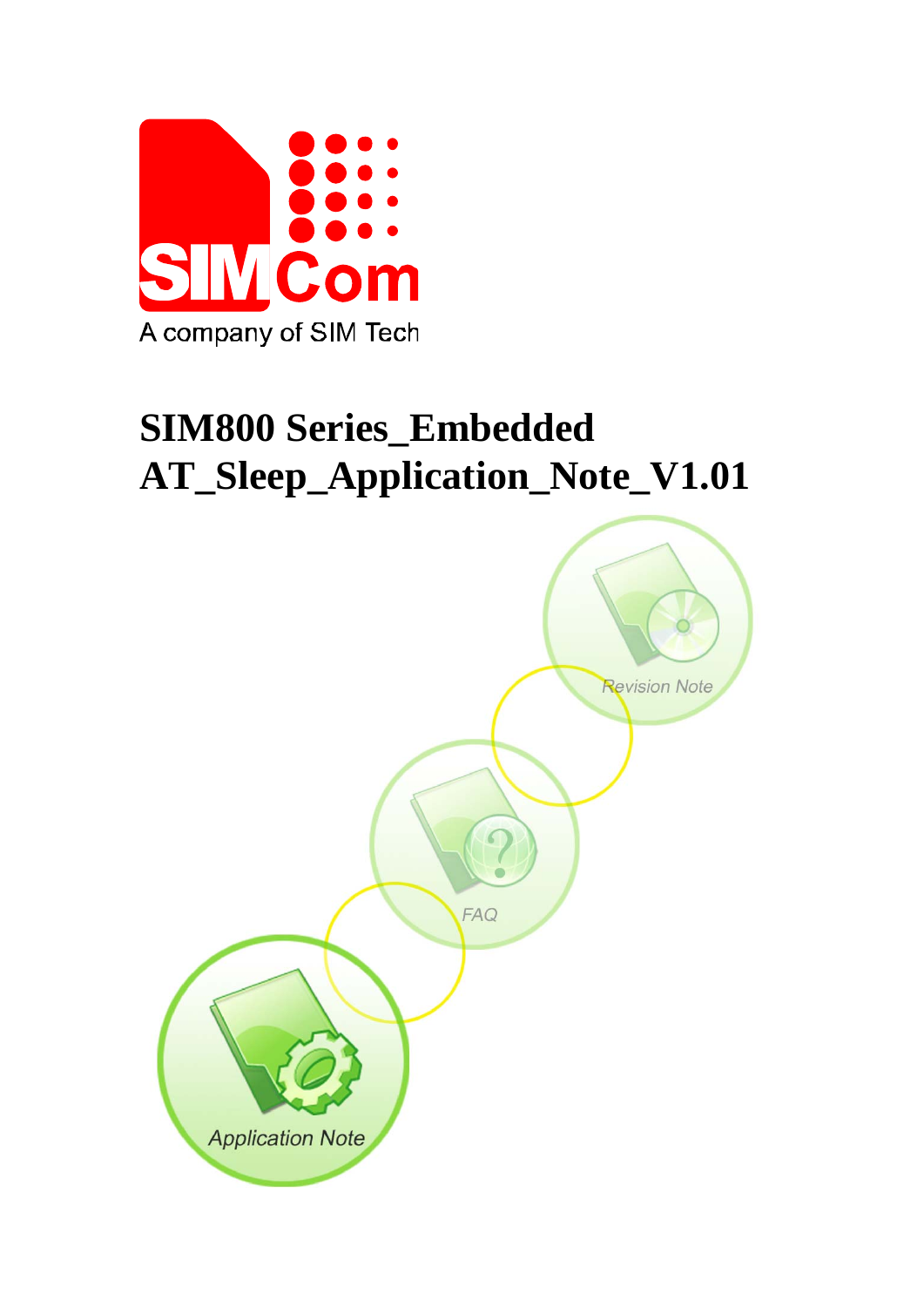

| Document Title                                                                 | SIM800 Embedded AT Sleep Application Note |  |
|--------------------------------------------------------------------------------|-------------------------------------------|--|
| <b>Version</b>                                                                 | 1.01                                      |  |
| <b>Date</b>                                                                    | $2015 - 02 - 10$                          |  |
| <b>Status</b>                                                                  |                                           |  |
| <b>Document Control ID</b><br>SIM800 Embedded AT Sleep Application Note _V1.01 |                                           |  |

#### **General Notes**

SIMCom offers this information as a service to its customers, to support application and engineering efforts that use the products designed by SIMCom. The information provided is based upon requirements specifically provided to SIMCom by the customers. SIMCom has not undertaken any independent search for additional relevant information, including any information that may be in the customer's possession. Furthermore, system validation of this product designed by SIMCom within a larger electronic system remains the responsibility of the customer or the customer's system integrator. All specifications supplied herein are subject to change.

#### **Copyright**

This document contains proprietary technical information which is the property of Shanghai SIMCom Wireless Solutions Ltd, copying of this document and giving it to others and the using or communication of the contents thereof, are forbidden without express authority. Offenders are liable to the payment of damages. All rights reserved in the event of grant of a patent or the registration of a utility model or design. All specification supplied herein are subject to change without notice at any time.

*Copyright © Shanghai SIMCom Wireless Solutions Ltd. 2015* 

 $\frac{1}{2}$ 

WC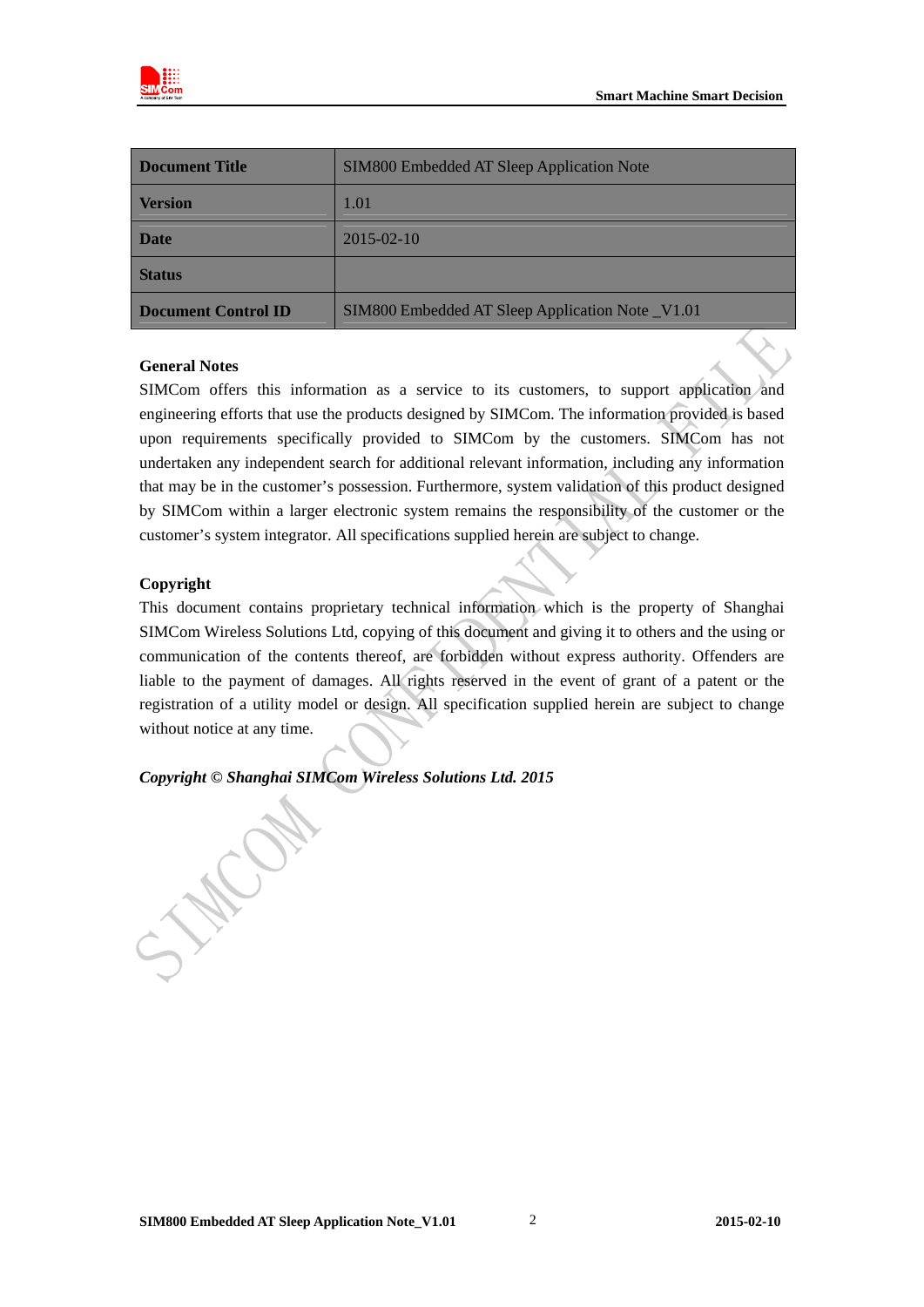

# **Contents**

|                | .4 |
|----------------|----|
| $\mathbf{1}$   |    |
| $\overline{2}$ |    |
| 2.1            |    |
| 2.2            |    |
| 2.3            |    |
| 2.4            |    |
|                |    |
|                |    |
|                | 大家 |
|                |    |
|                |    |

**HILLOW CONTAINS**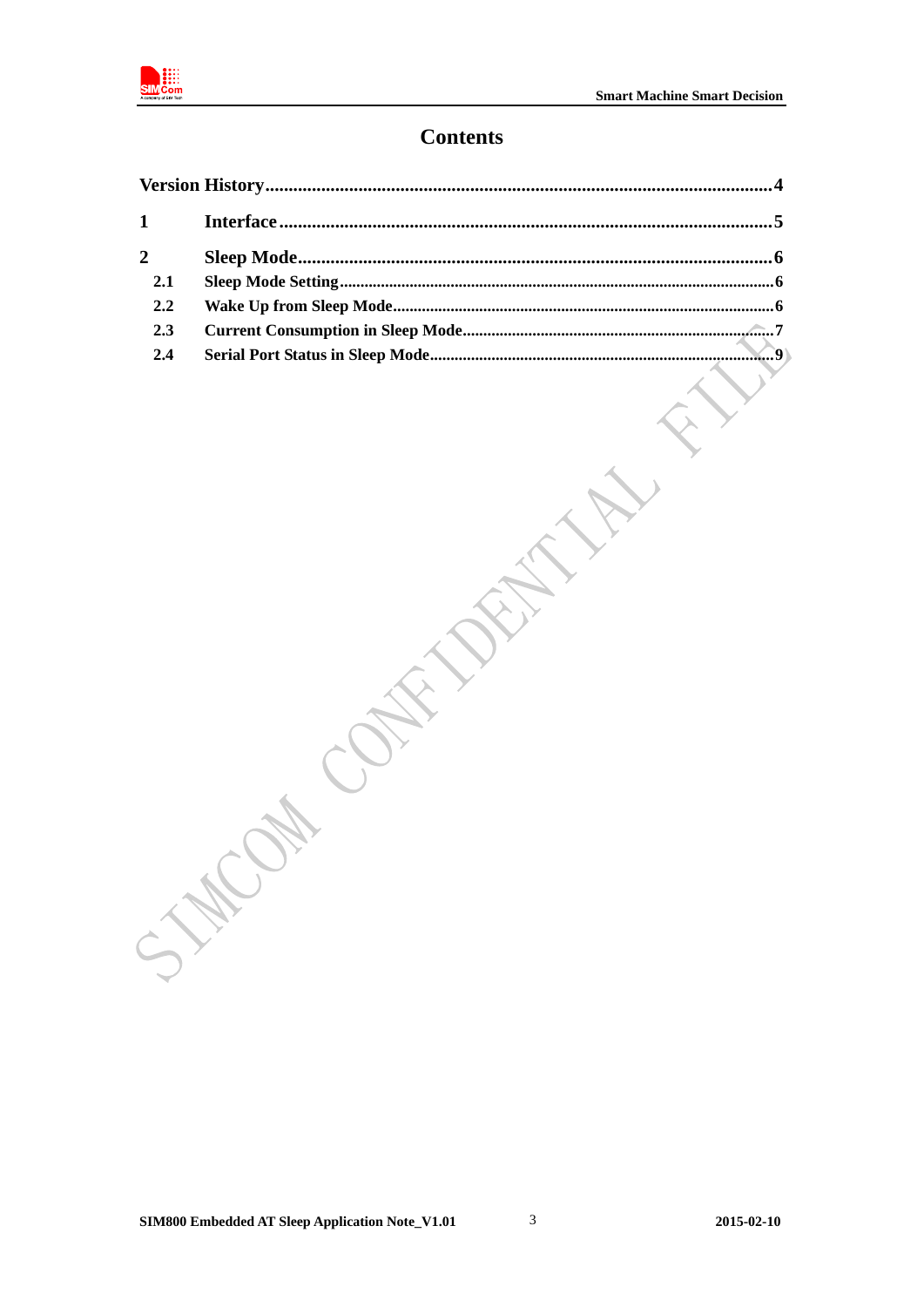

<span id="page-3-0"></span>

| <b>Version History</b> |                |                              |         |  |
|------------------------|----------------|------------------------------|---------|--|
| Date                   | <b>Version</b> | What is new                  | Author  |  |
| $2012 - 10 - 10$       | 1.00           | New version                  | Mao bin |  |
| $2015 - 02 - 10$       | 1.01           | Updated scope of application | Mao bin |  |

# **Scope**

This document can apply to Embedded AT modules of SIM800 series, including SIM800W SIM840W, SIM800V, SIM800H, SIM800 and SIM808.

This document presents the operations and notes of Sleep mode for Embedded AT.

**ON CONTROL** 

ICON CON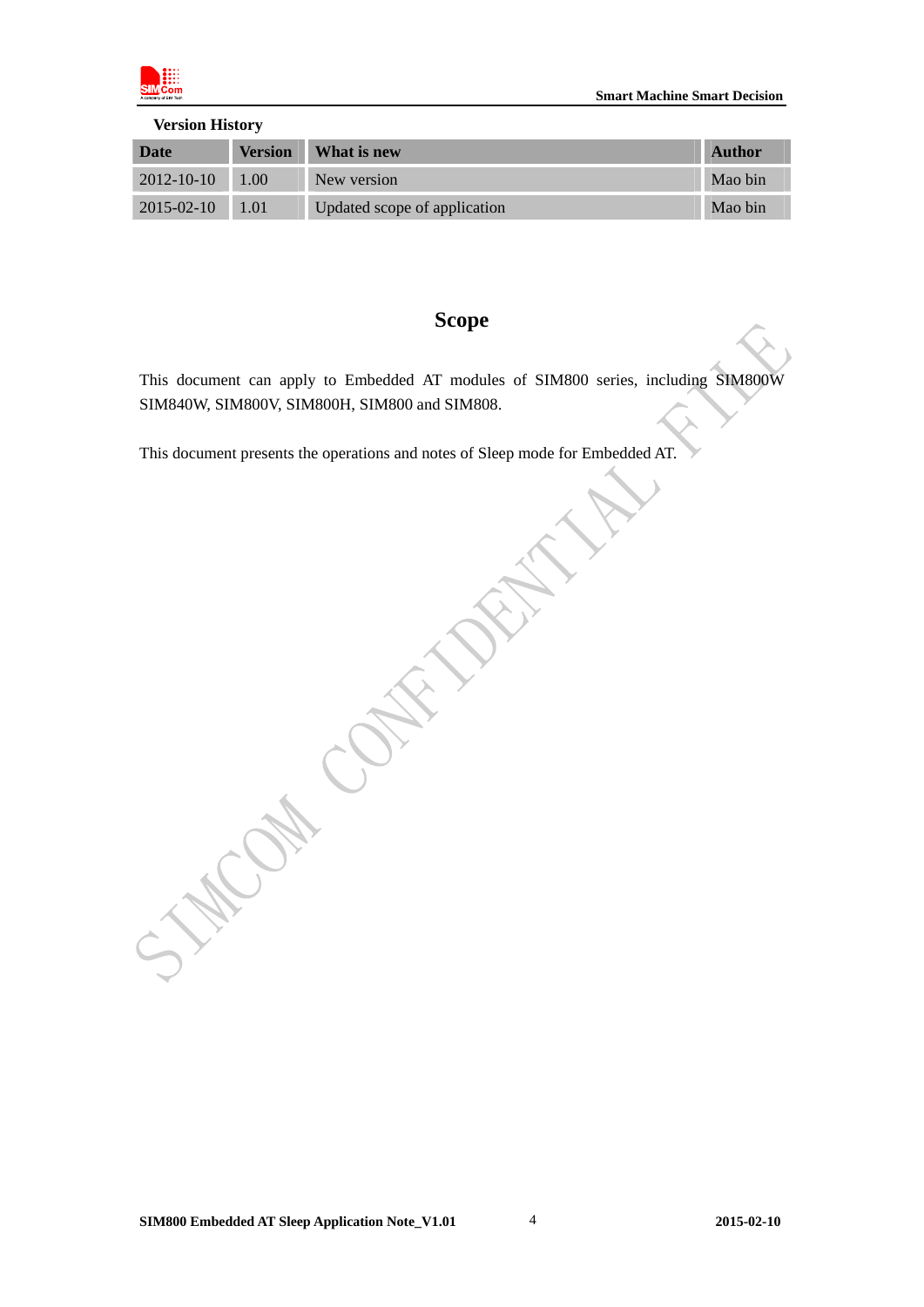

#### <span id="page-4-0"></span>**Interface**  $\mathbf{1}$

Below is the description of interface in the file named "eat\_interface.h". 

- \* Function :eat\_sleep\_enable
- \* Description:
- $\ast$ enable module to enter sleep mode
- \* Parameters:
- $\ast$ param1 eat\_bool en[IN]: EAT\_TRUE

enable module to enter sleep mode EAT\_FALSE disable module to enter sleep mode

- \* Returns:
- $\ast$ eat bool en: EAT TRUE

extern eat\_bool (\*const eat\_sleep\_enable)(eat\_bool en);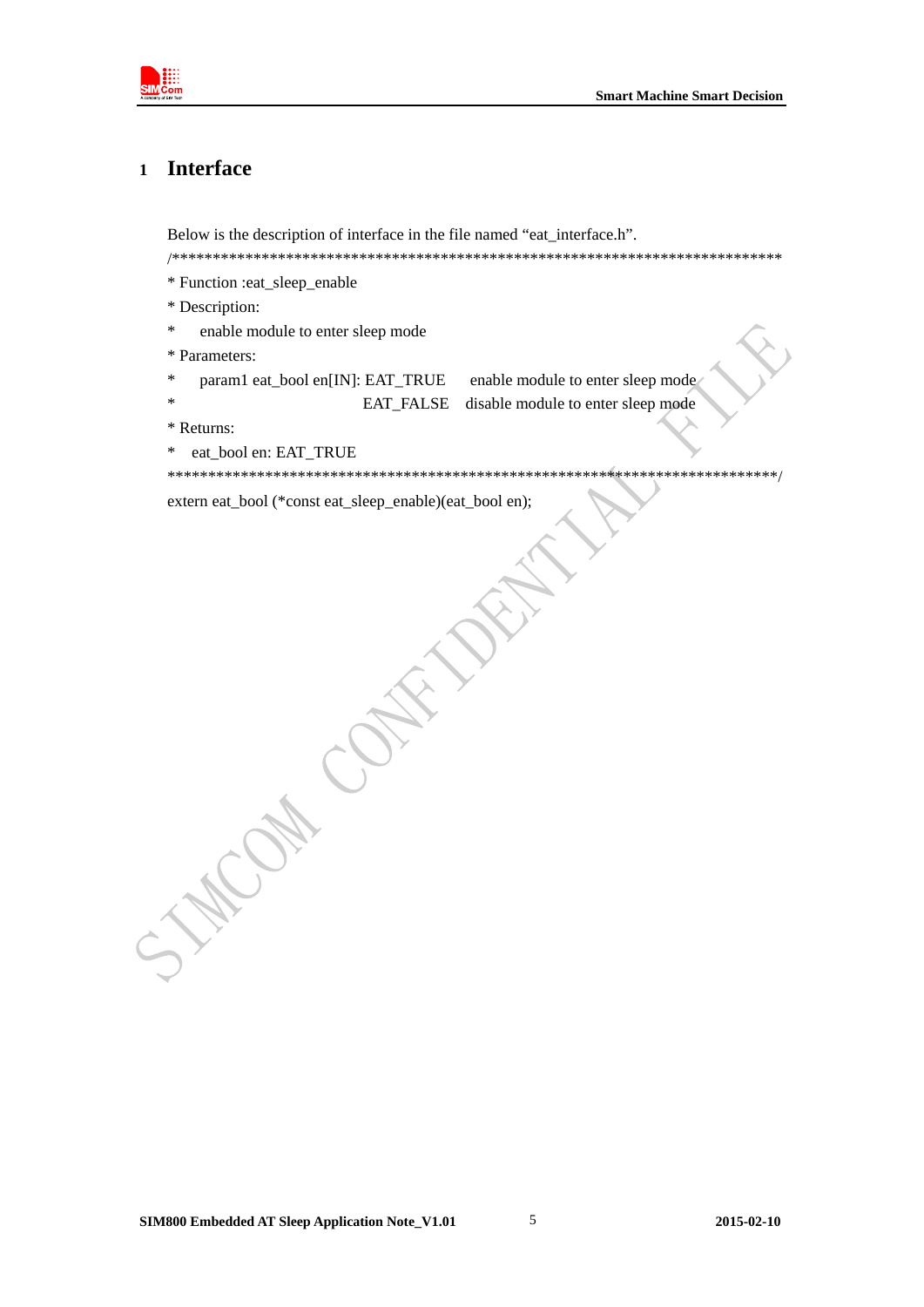<span id="page-5-0"></span>

# **2 Sleep Mode**

### <span id="page-5-1"></span>**2.1 Sleep Mode Setting**

The parameter eat\_sleep\_enable is used to set whether the system can enter sleep mode. When the value of eat sleep enable is EAT\_TRUE, the system is allowed to enter sleep mode. When the value of eat\_sleep\_enable is EAT\_FALSE, getting into sleep mode is forbidden.

#### *Notes:*

- *1. Ensure backlight has been closed before setting sleep mode parameter. If the state of backlight is open, the system can't enter sleep mode. The parameters used to set backlight state are eat\_lcd\_light\_sw and eat\_kpled\_sw. When the values of eat\_lcd\_light\_sw and eat\_kpled\_sw are both KAL\_TURE, the backlight state is open and the system can not enter sleep mode. When the values of eat\_lcd\_light\_sw and eat\_kpled\_sw are both KAL\_FALSE, the backlight is closed, then the system can be set to enter sleep mode.*
- *2. When USB(SIM800V,SIM800W or SIM840W without USB) insert or VCHG PIN has power supply (4.4V~7V), the system can't enter sleep mode.*
- *3. After being allowed to enter sleep mode, the system may not start to sleep immediately. Before enter sleep mode, the system must check current network state and executing states of other tasks. Only when the system is free, it can enter sleep mode. If the system is busy, it will wait for all tasks finished before enter sleep mode. For example: if a sleep command is sponsored during a call, system will get into sleep until the call finished.*

# <span id="page-5-2"></span>**2.2 Wake Up from Sleep Mode**

When the module is in sleep mode, only specified actions can wake up it. The specified actions are displayed in below list. They are coming call, coming SMS, timer time-out, keying and GPIO interrupt. Besides above, no more action can wake module up from sleep mode.

After woken up, module is actually not leave sleep mode absolutely. When the system is free again (no air data, no UART data), module will go back to sleep. So if module was woken up and need to leave sleep mode, customer must set sleep mode parameter actively to forbid module enter sleep mode again. That is to say, the value of eat sleep enable must be set to EAT\_FALSE if customer wants module to leave sleep mode after it was woken up by some reasons.

| <b>Wake</b><br>$\mathbf{U}\mathbf{p}$ | <b>Report Message</b>  | <b>Related Information</b>  |
|---------------------------------------|------------------------|-----------------------------|
| <b>Reason</b>                         |                        |                             |
| Coming Call                           | EAT_EVENT_MDM_READY_RD | Report "\r\nRING\r\n"       |
| Coming SMS                            | EAT_EVENT_MDM_READY_RD | Report "\r\n+CMTI: xxx\r\n" |
| Timer Time-out                        | EAT_EVENT_TIMER        | event.data.timer.timer id   |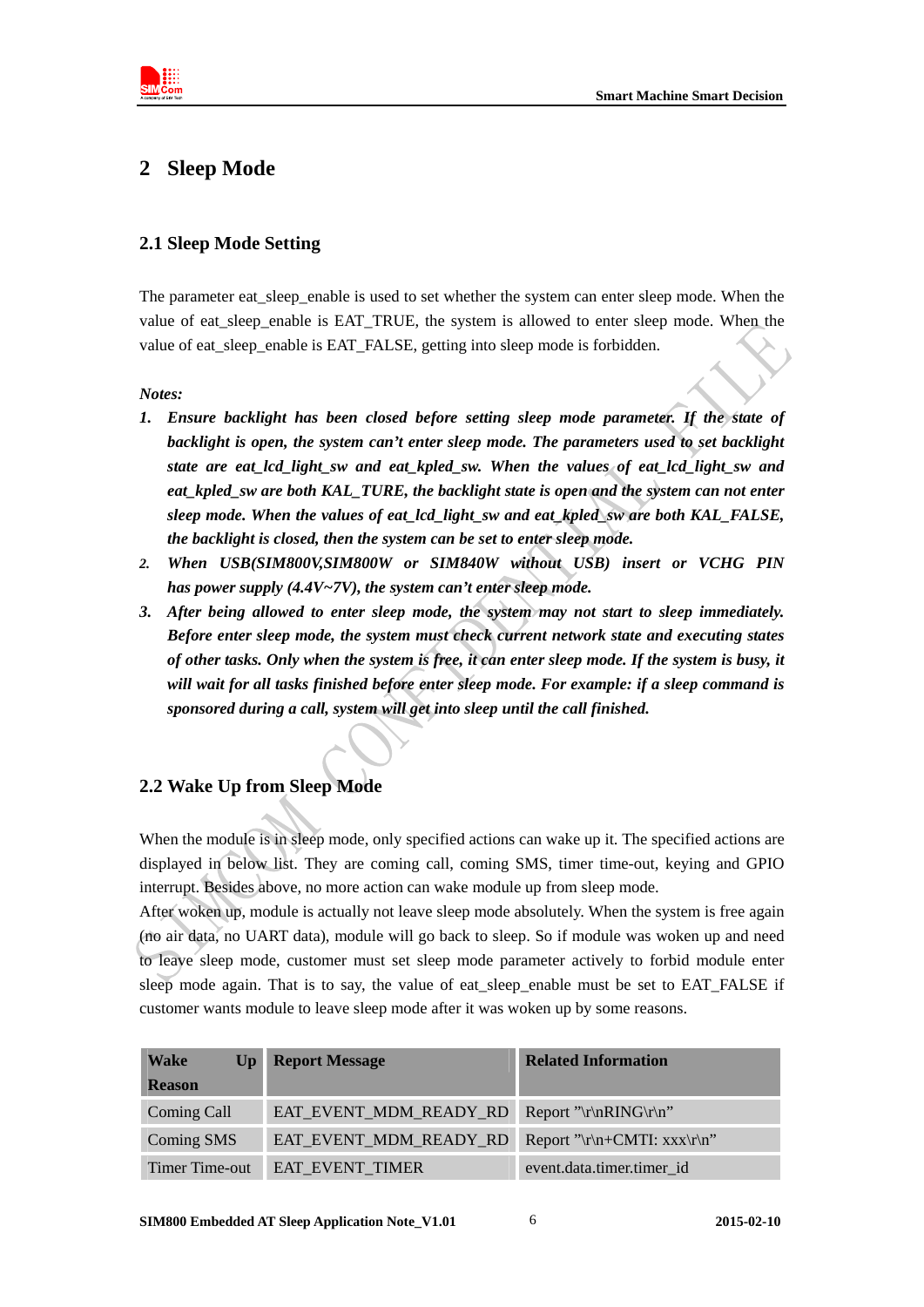

#### **Smart Machine Smart Decision**

| Keying                   | EAT_EVENT_KEY                              | event.data.key                                                                        |
|--------------------------|--------------------------------------------|---------------------------------------------------------------------------------------|
| <b>GPIO</b> Interrupt    | EAT_EVENT_INT                              | event.data. interrupt                                                                 |
| USB plug in              | Will<br>call<br>eat usb eint callback func | Hardware<br>wakeup(SIM800V,SIM800W<br><sub>or</sub><br>SIM840W have no USB interface) |
| VCHG in<br>$(4.4V - 7V)$ | No                                         | Hardware wakeup                                                                       |

- When module is woken up by Coming Call and Coming SMS: system will report EAT\_EVENT\_MDM\_READY\_RD message and related AT command data. Interface function eat\_modem\_read(buf, len) will be used to obtain message parameters' values.
- When module is woken up by timer: system will report EAT\_EVENT\_TIMER message, and the timer's ID will be contained in the message's parameter event.
- When module is woken up by keying: system will report AT\_EVENT\_KEY message, and the key's value and status will be contained in the message's parameter event.
- When module is woken up by GPIO interrupt: system will report EAT\_EVENT\_INT message, and the pin's value and status will be contained in the message's parameter event.
- The callback fuction will be called if USB(SIM800V,SIM800W or SIM840W without USB) insert and register callback function using eat\_usb\_eint\_register.
- If VCHG PIN has power supply, module will be woken up automatically and no messages reported.

# <span id="page-6-0"></span>**2.3 Current Consumption in Sleep Mode**

In sleep mode, the current will be less than 1mA.

When the module is in sleep mode, it can be woken up by itself periodically in order to communicate with the network. This action is automatic and customer does not need to do anything. The automatic wake-up time is about tens of milliseconds which is short-lived. If the automatic wake-up time is out, the module will enter sleep mode again.

The consumption of current in sleep mode is present in the following figure1.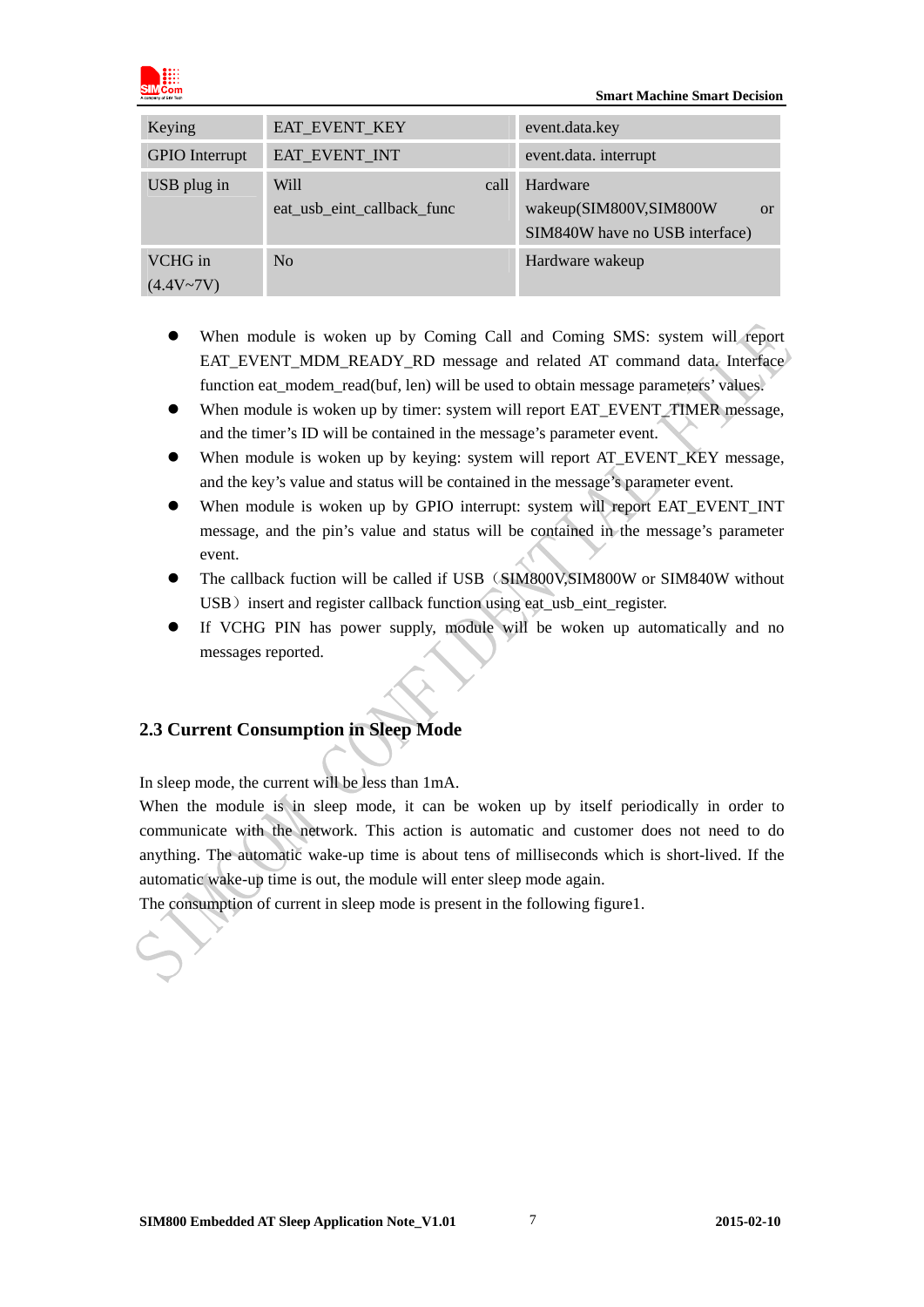

Figure 1 Consumption current of module in sleep mode

The following figure2 is the partial enlarged view of figure1.



Figure 2 Partial enlarged view of module's consumption current in sleep mode

**SIM800 Embedded AT Sleep Application Note\_V1.01 2015-02-10** 8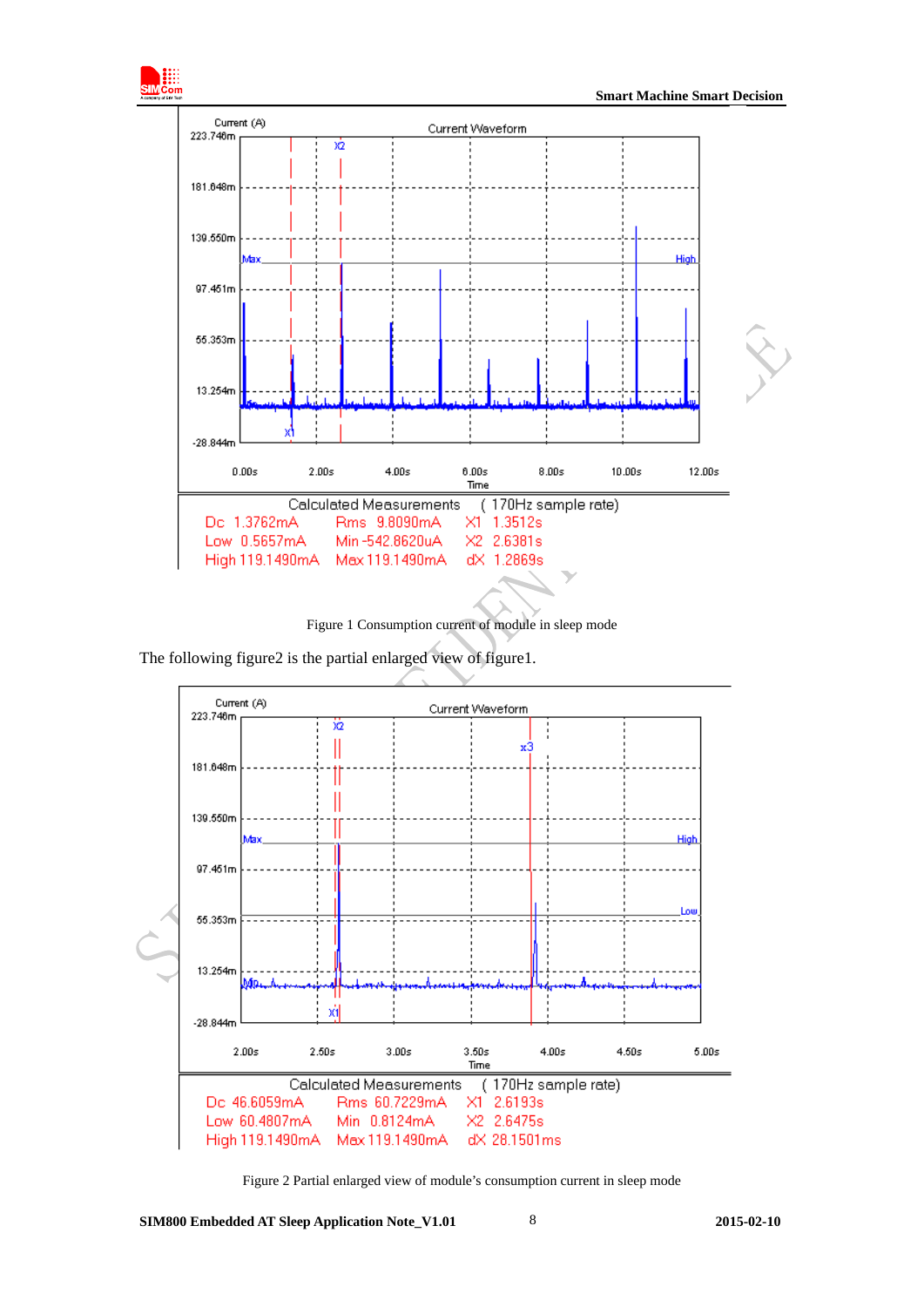

### <span id="page-8-0"></span>**2.4 Serial Port Status in Sleep Mode**

In sleep mode, serial port will be not working. So module can not been woken up by transmitting data through serial port.

During the period of automatic wake-up time, module can receive data as normal. For example, during the time from x1 to x2 showed in figure 2, module can receive data from serial port. As mentioned in chapter 2.3, this period is just tens of milliseconds. If customer transmits data through serial port during this short period, data received by module may be incomplete. It is impossible to ensure data integrity if transmitting occurs during automatic wake-up time. In figure2, during the time between x2 and x3, module is in sleep mode and can't communicate through serial port.

If serial port needs to be used, there are 3 methods available. Customer can take the related method according to different conditions. For example: if serial port was used to transport AT command, the first method is the right one to take. While if serial port was used by APP, the second and third methods can both work. Below is the detailed information of the three methods.

- 1) Sending "AT+CSCLK=0\r\n" continuously: If serial port wants to be used to send AT command when the module is in sleep mode, customer can send " $AT+CSCLK=0\r\cdot n$ " continuously. When the module responses "OK", it means serial port can be used to transmit AT command as normal and quit from sleep mode (will never go back to sleep mode automatically).
- 2) Sending specified data continuously: In sleep mode, if serial port was used by APP, the APP will search specified data in data received from serial port. So, when peripherals need to send data through serial port, it should firstly send specified data continuously. After the APP receives and recognizes the specified data, it will call interface function eat\_sleep\_enable to forbid system to enter sleep mode again. In the same time, the APP will return response data to serial port. Then the peripheral can start to send data after receiving response data from APP.
- 3) Using external interrupt pins: When serial port needs to be used to send data in sleep mode, customer can give a high or low level to an interrupt pin of the module. After APP receives the interrupt signal, it will decide whether to forbid system to enter sleep mode again based on the level of the pin. Then the APP will call the interface function eat sleep enable() to realize the action of forbidding or allowing system to enter sleep mode again.